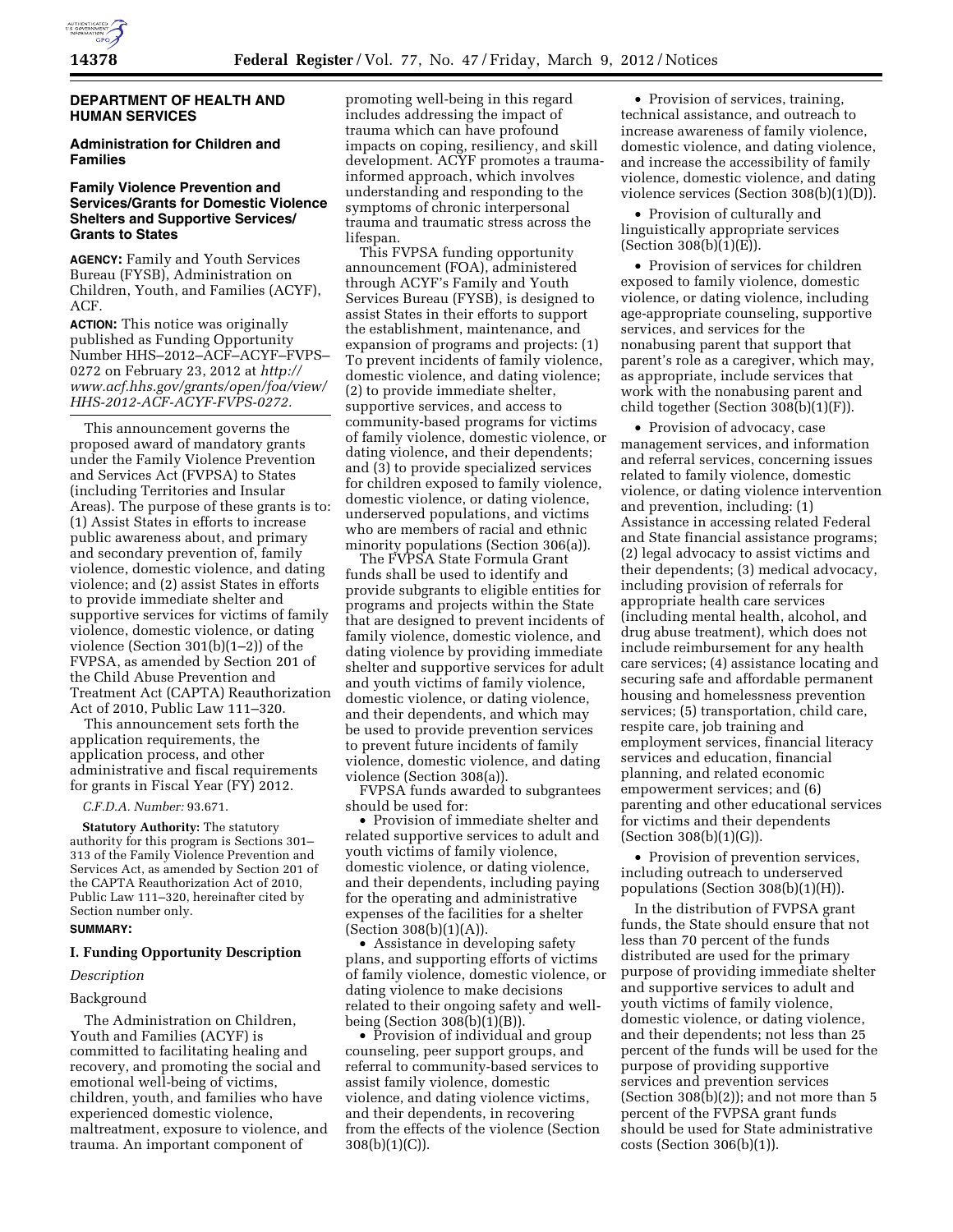# *Ensuring the Well-Being of Vulnerable Children and Families*

The Administration on Children, Youth and Families is committed to facilitating healing and recovery, and promoting the social and emotional well-being of children, youth, and families who have experienced maltreatment, exposure to violence, and/or trauma. This funding announcement and other discretionary spending this fiscal year are designed to ensure that effective interventions are in place to build skills and capacities that contribute to the healthy, positive, and productive functioning of families.

Children, youth, and families who have experienced maltreatment, exposure to violence, and/or trauma are impacted along several domains, each of which must be addressed in order to foster social and emotional well-being and promote healthy, positive functioning:

• *Understanding Experiences:* A fundamental aspect of the human experience is the development of a world view through which one's experiences are understood. Whether that perspective is generally positive or negative impacts how experiences are interpreted and integrated. For example, one is more likely to approach a challenge as a surmountable, temporary obstacle if his or her frame includes a sense that ''things will turn out alright.'' On the contrary, negative experiences can color how future experiences are understood. Ongoing exposure to family violence might lead children, youth, and adults to believe that relationships are generally hostile in nature and affect their ability to enter into and stay engaged in safe and healthy relationships. Interventions should seek to address how children, youth, and adults frame what has happened to them in the past and shape their beliefs about the future.

• *Developmental Tasks:* People grow physically and psychosocially along a fairly predictable course, encountering normal challenges and establishing competencies as they pass from one developmental stage to another. However, adverse events have a marked effect on the trajectory of normal social and emotional development, delaying the growth of certain capacities, and, in many cases, accelerating the maturation of others. Intervention strategies must be attuned to the developmental impact of negative experiences and address related strengths and deficits to ensure children, youth, and families develop along a healthy trajectory.

• *Coping Strategies:* The methods that children, youth, and families develop to

manage challenges both large and small are learned in childhood, honed in adolescence, and practiced in adulthood. Those who have been presented with healthy stressors and opportunities to overcome them with appropriate encouragement and support are more likely to have an array of positive, productive coping strategies available to them as they go through life. For children, youth, and families who grow up in or currently live in unsafe, unpredictable environments, the coping strategies that may have been protective in that context may not be appropriate for safer, more regulated situations. Interventions should help children, youth, and families transform maladaptive coping methods into healthier, more productive strategies.

• *Protective Factors:* A wealth of research has demonstrated that the presence of certain contextual factors (e.g., supportive relatives, involvement in after-school activities) and characteristics (e.g., self-esteem, relationship skills) can moderate the impacts of past and future negative experiences. These protective factors are fundamental to resilience; building them is integral to successful intervention with children, youth, and families.

The skills and capacities in these areas support children, youth, and families as challenges, risks, and opportunities arise. In particular, each domain impacts the capacity of children, youth, and families to establish and maintain positive relationships with caring adults and supportive peers. The necessity of these relationships to social and emotional well-being and lifelong success in school, community, and at home cannot be overstated and should be central to all interventions with vulnerable children, youth, and families.

An important component of promoting social and emotional wellbeing includes addressing the impact of trauma, which can have a profound effect on the overall functioning of children, youth, and families. The Administration on Children, Youth and Families promotes a trauma-informed approach, which involves understanding and responding to the symptoms of chronic interpersonal trauma and traumatic stress across the domains outlined above, as well as the behavioral and mental health sequelae of trauma.

The Administration on Children, Youth and Families anticipates a continued focus on social and emotional well-being as a critical component of its overall mission to ensure positive

outcomes for all children, youth, and families.

# *Annual FVPSA State Administrators Grantee Meeting*

FVPSA State Administrators shall plan to attend the annual grantee meeting. The State FVPSA Administrators meeting is a training and technical assistance activity focusing on FVPSA administrative issues as well as the promotion of evidence informed and promising practices to address family violence, domestic violence, or dating violence. Subsequent correspondence will advise the FVPSA State Administrators of the date, time, and location of their grantee meeting.

# *Client Confidentiality*

In order to ensure the safety of adult, youth, and child victims of family violence, domestic violence, or dating violence, and their families, FVPSAfunded programs must establish and implement policies and protocols for maintaining the confidentiality of records pertaining to any individual provided domestic violence services. Consequently, when providing statistical data on program activities and program services, individual identifiers of client records will not be used by the State or other FVPSA grantees or subgrantees (Section 306(c)(5)).

In the annual grantee Performance Progress Report (PPR), States and subgrantees must collect unduplicated data from each program rather than unduplicated data across programs or statewide. No client-level data should be shared with a third party, regardless of encryption, hashing, or other data security measures, without a written, time-limited release as described in section 306(c)(5). The address or location of any FVPSA-supported shelter facility shall, except with written authorization of the person or persons responsible for the operation of such shelter, not be made public (Section  $306(c)(5)(H)$  and the confidentiality of records pertaining to any individual provided domestic violence services by any FVPSA-supported program will be strictly maintained.

#### *Coordinated and Accessible Services*

It is essential that community service providers, including those serving or representing underserved communities, are involved in the design and improvement of intervention and prevention activities. Coordination and collaboration among victim services providers; community-based, culturally specific, and faith-based services providers; housing and homeless services providers; and Federal, State,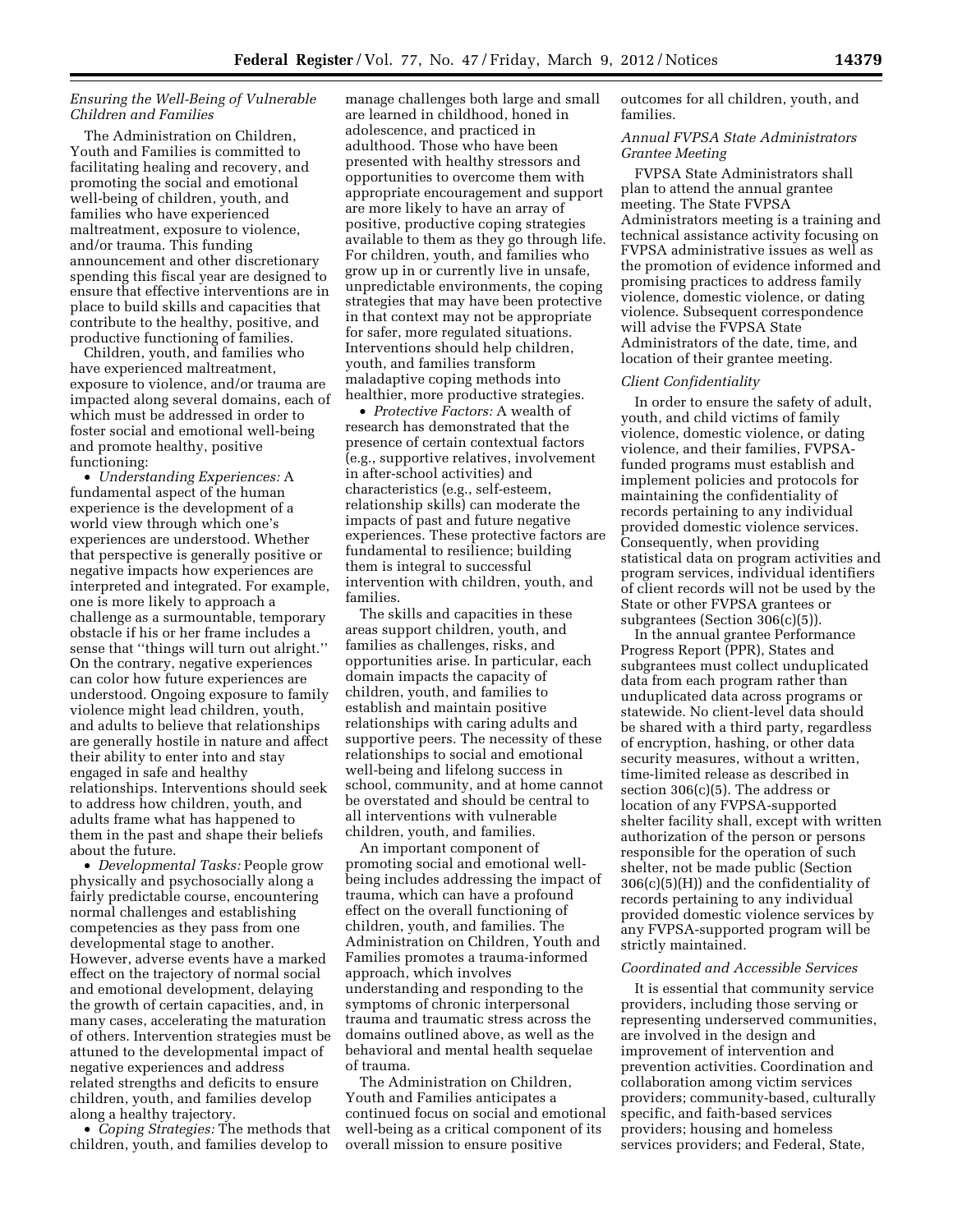and local public officials and agencies is needed to provide more responsive and effective services to victims of family violence, domestic violence, and dating violence, and their dependents.

To promote a more effective response to family violence, domestic violence, and dating violence, Department of Health and Human Services (HHS) requires States receiving funds under this grant announcement to collaborate with State Domestic Violence Coalitions, tribes, tribal organizations, service providers, and community-based organizations to address the needs of family violence, domestic violence, and dating violence, and for those who are members of racial and ethnic minority populations and underserved populations (Section 307(a)(2)).

To serve victims most in need and to comply with Federal law, services must be widely accessible to all. Services must not discriminate on the basis of age, disability, sex, race, color, national origin or religion (Section 306(c)(2)). The HHS Office for Civil Rights provides guidance to grantees complying with these requirements. Please see *[http://www.hhs.gov/ocr/](http://www.hhs.gov/ocr/immigration/bifsltr.html) [immigration/bifsltr.html](http://www.hhs.gov/ocr/immigration/bifsltr.html)* for HHS Office of Civil Rights guidance on serving immigrant victims and *[http://](http://www.hhs.gov/ocr/discrimdisab.html)  [www.hhs.gov/ocr/discrimdisab.html](http://www.hhs.gov/ocr/discrimdisab.html)* for guidance on the Americans with Disabilities Act and Rehabilitation Act of 1973. Services must also be provided on a voluntary basis; receipt of emergency shelter or housing must not be conditioned on participation in supportive services (Section 308(d)(2)).

#### *Definitions*

States should use the following definitions in carrying out their programs (Section 302).

*Dating Violence:* Violence committed by a person who is or has been in a social relationship of a romantic or intimate nature with the victim and where the existence of such a relationship shall be determined based on a consideration of the length of the relationship, the type of relationship, and the frequency of interaction between the persons involved in the relationship.

*Domestic Violence:* Felony or misdemeanor crimes of violence committed by a current or former spouse of the victim, by a person with whom the victim shares a child in common, by a person who is cohabitating with or has cohabitated with the victim as a spouse, by a person similarly situated to a spouse of the victim under the domestic or family violence laws of the jurisdiction receiving grant monies, or by any other

person against and adult or youth victim who is protected from that person's acts under the domestic or family violence laws of the jurisdiction.

*Family Violence:* Any act or threatened act of violence, including any forceful detention of an individual that: (a) results or threatens to result in physical injury; and (b) is committed by a person against another individual (including an elderly individual) to or with whom such person: Is related by blood, or is or was related by marriage or is or was otherwise legally related, or is or was lawfully residing.

*Shelter:* The provision of temporary refuge and supportive services in compliance with applicable State law (including regulation) governing the provision, on a regular basis, of shelter, safe homes, meals, and supportive services to victims of family violence, domestic violence, or dating violence, and their dependents.

*Supportive Services:* Services for adult and youth victims of family violence, domestic violence, or dating violence, and dependents exposed to family violence, domestic violence, or dating violence, that are designed to:

• Meet the needs of victims of family violence, domestic violence, or dating violence, and their dependents, for short-term, transitional, or long-term safety; and

• Provide counseling, advocacy, or assistance for victims of family violence, domestic violence, or dating violence, and their dependents.

#### **II. Award Information**

For FY 2012, HHS will make available for grants to designated State agencies 70 percent of the amount appropriated under section 303(a)(1) of FVPSA, which is not reserved under Section 303(a)(2). In FY 2011, ACYF awarded \$90,335,158 to State agencies for these purposes. In separate announcements, ACYF will allocate 10 percent of the foregoing appropriation to tribes and tribal organizations for the establishment and operation of shelters, safe houses, and the provision of supportive services; and 10 percent to the State Domestic Violence Coalitions to continue their work within the domestic violence community by providing technical assistance and training, needs assessment, and advocacy services, among other activities with local domestic violence programs, and to encourage appropriate responses to domestic violence within the States. Six percent of the amount appropriated under section 303(c) of FVPSA, and reserved under section 303(a)(2)(c), will be available in FY 2012 to continue the support for the two

National Resource Centers (NRCs), four Special Issue Resource Centers (SIRCs) and the three Culturally Specific Special Issue Resource Centers (CSSIRCs). Additionally, funds appropriated under FVPSA will be used to support other activities, including training and technical assistance, collaborative projects with advocacy organizations and service providers, data collection efforts, public education activities, research and other demonstration projects, as well as the ongoing operation of the National Domestic Violence Hotline.

#### **State Allocation**

FVPSA grants to the States, the District of Columbia, and the Commonwealth of Puerto Rico are based on a population formula. Each State grant shall be \$600,000, with the remaining funds allotted to each State on the same ratio as the population of the State to the population of all States (Section 305(a)(2)). State populations are determined on the basis of the most recent census data available to the Secretary of HHS, and the Secretary shall use for such purpose, if available, the annual current interim census data produced by the Secretary of Commerce pursuant to section 181 of Title 13 of the U.S. Code.

For the purpose of computing allotments, the statute provides that Guam, American Samoa, the Virgin Islands, and the Commonwealth of the Northern Mariana Islands will each receive grants of not less than oneeighth of one percent of the amount appropriated for formula grants to States (Section 305(a)(1)).

#### *Expenditure Period*

FVPSA funds may be used for expenditures on and after October 1 of each fiscal year for which they are granted, and will be available for expenditure through September 30 of the following fiscal year, i.e., FY 2012 funds may be used for expenditures from October 1, 2011, through September 30, 2013. Funds will be available for obligations only through September 30, 2013, and must be liquidated by December 30, 2013.

Re-allotted funds, if any, are available for expenditure until the end of the fiscal year following the fiscal year that the funds became available for reallotment. FY 2012 grant funds that are made available to the States through reallotment, under section 305(d), must be expended by the State no later than September 30, 2013.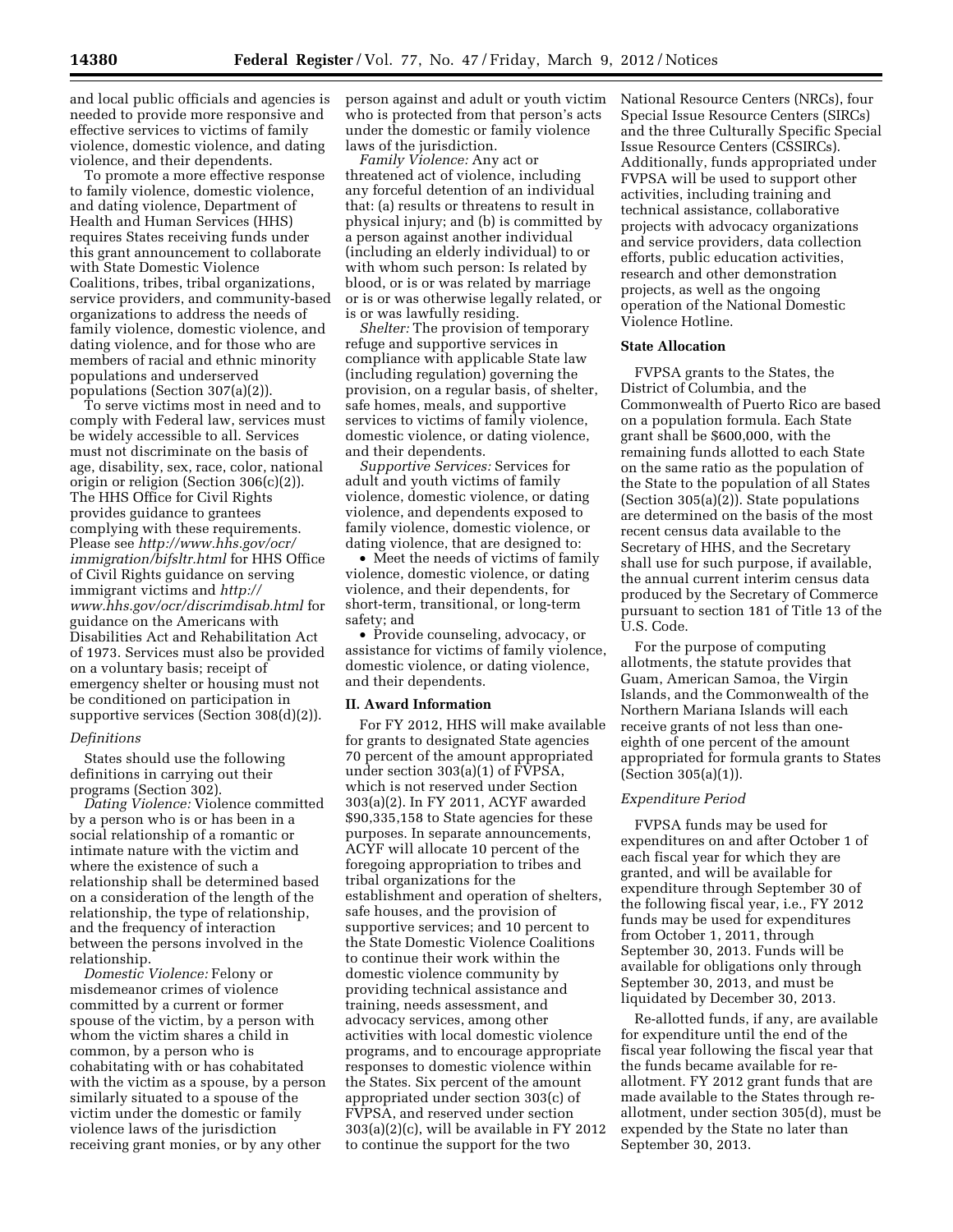## **III. Eligibility Information**

''States'', as defined in section 302 of FVPSA, are eligible to apply for funds. The term "State" means each of the 50 States, the District of Columbia, the Commonwealth of Puerto Rico, Guam, American Samoa, the Virgin Islands, and the Commonwealth of the Northern Mariana Islands.

In the past, Guam, the Virgin Islands, the Commonwealth of the Northern Mariana Islands, and American Samoa have applied for funds as a part of their consolidated grant under the Social Services Block grant. These jurisdictions need not submit an application under this program announcement if they choose to have their allotment included as part of a consolidated grant application; however, they are required to submit a Performance Progress Report using the standardized format.

## *Additional Information on Eligibility*

DUNS (Universal Identifier Number) Requirement

Data Universal Numbering System (DUNS) Number is the nine-digit, or thirteen-digit (DUNS + 4), number established and assigned by Dun and Bradstreet, Inc. (D&B) to uniquely identify business entities.

All applicants and sub-recipients must have a DUNS number at the time of application in order to be considered for a grant or cooperative agreement. A DUNS number is required whether an applicant is submitting a paper application or using the Governmentwide electronic portal, *[www.Grants.gov.](http://www.Grants.gov)*  A DUNS number is required for every application for a new award or renewal/ continuation of an award, including applications or plans under formula, entitlement, and block grant programs. A DUNS number may be acquired at no cost online at *[http://fedgov.dnb.com/](http://fedgov.dnb.com/webform)  [webform.](http://fedgov.dnb.com/webform)* To acquire a DUNS number by phone, contact the D&B Government Customer Response Center: U.S. and U.S Virgin Islands: 1–866–705–5711, Alaska and Puerto Rico: 1–800–234– 3867 (Select Option 2, then Option 1), Monday–Friday 7 a.m. to 8 p.m., CST.

The process to request a D–U–N–S Number by telephone will take between 5 and 10 minutes.

### *Central Contractor Registration (CCR) Requirement*

Central Contractor Registration (CCR) is the Federal registrant database and repository into which an entity must provide information required for the conduct of business as a recipient. CCR, managed by the General Services Administration, collects, validates,

stores, and disseminates data in support of agency financial assistance missions.

Effective October 1, 2011 HHS required all entities that plan to apply for, and ultimately receive, Federal grant funds from any HHS Agency, or receive sub-awards directly from recipients of those grant funds to:

• Be registered in the CCR prior to submitting an application of plan;

• Maintain an active CCR registration with current information at all times during which it has an active award or an application or plan under consideration by an OPDIV; and

• Provide its DUNS number in each application or plan it submits to the OPDIV.

ACF is prohibited from making an award until an applicant has complied with these requirements. At the time an award is ready to be made, if the intended recipient has not complied with these requirements, ACF:

• May determine that the applicant is not qualified to receive an award; and

• May use that determination as a basis for making an award to another applicant.

Additionally, all first-tier sub-award recipients (i.e., direct sub-recipient) must have a DUNS number at the time the sub-award is made.

CCR registration may be made online at *[www.ccr.gov](http://www.ccr.gov)* or by phone at 1–866– 606–8220. CCR registration must be updated annually. CCR registration must be active and maintained with current information at all times during which an organization has an active award or an application under consideration.

Applicants are strongly encouraged to register at the CCR well in advance of the application due date.

## **IV. Application Requirements**

#### *Content of Application Submission*

The State's application must be submitted by the chief executive officer of the State must contain the following information or documentation (Section 307(a)(1)):

(1) The name and complete address of the State agency; the name and contact information for the official designated as responsible for the administration of FVPSA programs and activities relating to family violence, domestic violence, and dating violence that are carried out by the State and for coordination of related programs within the State; the name and contact information for a contact person if different from the designated official (Section 307(a)(2)(G)).

(2) A plan describing how the State will involve community-based

organizations whose primary purpose is to provide culturally appropriate services to underserved populations, including how such community-based organizations can assist the State in addressing the unmet needs of such populations (Section 307(a)(2)(E)).

(3) A plan describing how the State will provide specialized services including trauma-informed services for children exposed to family violence, domestic violence, or dating violence, underserved populations and victims who are members of racial and ethnic minority populations (Section 306(a)(3)).

(4) A plan describing in detail how the needs of underserved populations will be met (Section 306(a)(3)). ''Underserved populations'' include populations underserved because of geographic location (such as rural isolation), underserved racial and ethnic populations, populations underserved because of special needs (such as language barriers, disabilities, immigration status, or age), and any other population determined to be underserved by the State planning process or the Secretary of HHS (Section 302(14)). The State plan should:

(a) Identify which populations in the State are currently underserved, and the process used to identify underserved population; describe those that are being targeted for outreach and services; and provide a brief explanation of why those populations were selected to receive outreach and services.

(b) Describe the outreach plan, including the domestic violence training to be provided, the means for providing technical assistance and support, and the leadership role played by those representing and serving the underserved populations in question.

(c) Describe the specific services to be provided or enhanced, including new shelters or services, improved access to shelters or services, or new services for underserved populations such as victims from communities of color; immigrant victims; lesbian, gay, bisexual, or transgender (LGBT) individuals; adolescents; at-risk youth or victims with disabilities.

(5) Include a description of how the State plans to use the grant funds; a description of the target populations; the number of shelters to be funded; the number of non-residential programs to be funded; the services the State will provide; and the expected results from the use of the grant funds as required by Sections 307(a)(2)(F) and 308(b).

(6) Describe the plan to assure an equitable distribution of grants and grant funds within the State and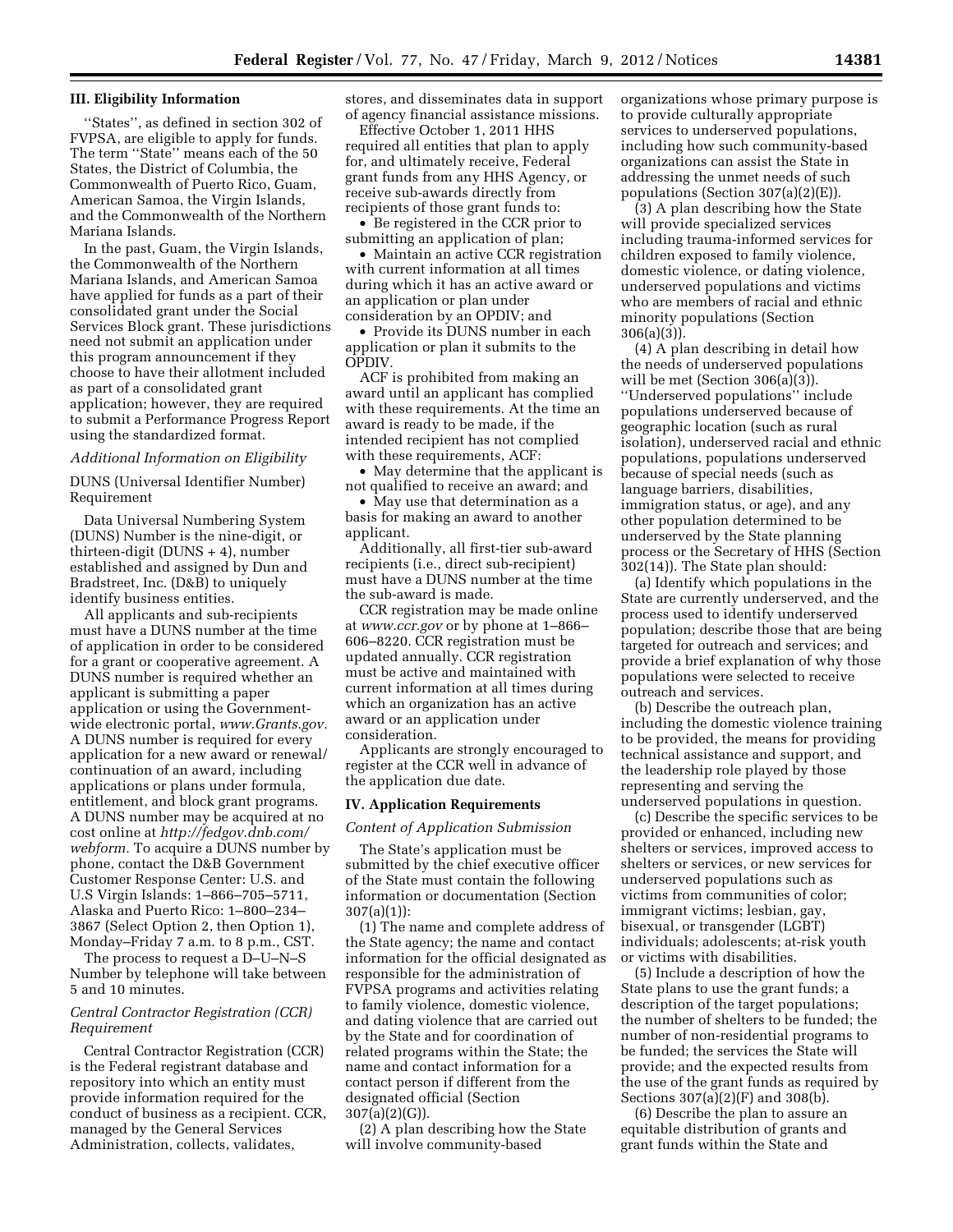between urban and rural areas within such State (Section 307(a)(2)(C)).

(7) Provide complete documentation of consultation with and participation of the State Domestic Violence Coalition in the planning and monitoring of the distribution of grants and the administration of grant programs and projects (Section 307(a)(2)(D)).

(8) Provide complete documentation of policies, procedures, and protocols that ensure individual identifiers of client records will not be used when providing statistical data on program activities and program services; the confidentiality of records pertaining to any individual provided family violence prevention services by any FVPSAsupported program will be maintained; and the address or location of any FVPSA-supported shelter will not be made public without the written authorization of the person or persons responsible for the operation of such shelter (Sections 307(a)(2)(A) and  $306(c)(5)$ ).

(9) Provide a copy of the law or procedures, such as a process for obtaining an order of protection, that the State has implemented for the barring of an abusive spouse from a shared household (Section 307(a)(2)(H)).

**Note:** As required by the Paperwork Reduction Act of 1995 (Pub. L. 104–13), public reporting burden for this collection of information is estimated to average 10-hours per response, including the time for reviewing instructions, gathering and maintaining the data needed, and reviewing the collection information. The project description is approved under the Office of Management and Budget (OMB) control number 0970–0280. An agency may not conduct or sponsor, and a person is not required to respond to, a collection of information unless it displays a currently valid OMB control number.

#### *Assurances*

Each application must provide signed copy of the assurances (See *Appendix A*).

### *Certifications*

All applications must submit or comply with the required certifications found in the Appendices as follows:

# *Certification Regarding Lobbying*

(See *Appendix B*): Applicants must furnish an executed copy of the *Certification Regarding Lobbying,* prior to the award of the grant.

# *Standard Form (SF)–LLL Disclosure of Lobbying Activities*

The filing of this form is required for each payment or agreement to make payment to any lobbying entity for influencing or attempting to influence

an officer or employee of an agency, a Member of Congress, an officer or employee of Congress, or an employee of a Member of Congress in connection with a covered Federal action.

This disclosure form must be completed and filed by the reporting entity, whether subawardees or prime Federal recipient, at the initiation or receipt of a covered Federal action, or a material change to a previous filing, pursuant to title 31 U.S.C. 1352.

## *Intergovernmental Review of Federal Programs*

For States, this program is covered under Executive Order 12372, ''Intergovernmental Review of Federal Programs,'' for State plan consolidation and implication only—45 CFR 100.12. The review and comment provisions of the Executive Order and Part 100 do not apply.

#### *Application Submission*

Applications should be sent or delivered to: Administration on Children, Youth and Families, Administration for Children and Families, Family and Youth Services Bureau, Family Violence Prevention and Services Program, Attn: Edna James, 1250 Maryland Avenue SW., Suite 8214, Washington, DC 20024.

# **V. Approval/Disapproval of a State Application**

The Secretary of HHS will approve any application that meets the requirements of FVPSA and this announcement and will not disapprove any such application except after reasonable notice of the Secretary's intention to disapprove has been provided to the applicant and after a 6 month period providing an opportunity for the applicant to correct any deficiencies. The notice of intention to disapprove will be provided to the applicant within 45 days of the date of the application.

## **VI. Reporting Requirements**

#### *Performance Reports*

States are required to submit an annual performance report to ACYF describing the activities carried out, and an assessment of the effectiveness of those activities in achieving the purposes of the grant (Section 306(d)). Further guidance regarding the assessment requirement is included in the PPR. A section of this performance report must be completed by each grantee or subgrantee that provided program services and activities. Stategrantees should compile subgrantee performance reports into a comprehensive report for submission. A

copy of the required PPR can be found at

## *[www.acf.hhs.gov/programs/ofs/forms.](http://www.acf.hhs.gov/programs/ofs/forms.htm) [htm.](http://www.acf.hhs.gov/programs/ofs/forms.htm)*

In the past, Guam, the Virgin Islands, the Commonwealth of the Northern Mariana Islands, and American Samoa have applied for FVPSA funds as a part of their consolidated grant under the Social Services Block grant. These jurisdictions need not submit an application under this program announcement if they choose to have their allotment included as part of a consolidated grant application; however, they are required to submit an annual PPR using the standardized format.

PPRs for the States and Territories are due on an annual basis at the end of the calendar year (December 29). PPRs should be sent to: Administration on Children, Youth and Families, Administration for Children and Families, Family and Youth Services Bureau, Family Violence Prevention and Services Program, Attn: Edna James, 1250 Maryland Avenue SW., Room 8214, Washington, DC 20024.

Please note that section 307(b)(4) of FVPSA requires HHS to suspend funding for an approved application if any State applicant fails to submit an annual PPR or if the funds are expended for purposes other than those set forth under this announcement.

#### *Federal Financial Reports (FFR)*

Grantees must submit annual Financial Status Reports. The first SF– 425A is due December 30, 2012. The final SF–425A is due December 30, 2013. SF–425A can be found at: *[http://www.whitehouse.gov/omb/grants/](http://www.whitehouse.gov/omb/grants/grants_forms.html) grants*\_*[forms.html.](http://www.whitehouse.gov/omb/grants/grants_forms.html)* 

Completed reports may be mailed to: Nathaniel West, Division of Mandatory Grants, Office of Grants Management, Administration for Children and Families, 370 L'Enfant Promenade SW., 6th Floor, Washington, DC 20447.

Grantees have the option of submitting their reports online through the Online Data Collection (OLDC) system at the following address: *[https://](https://extranet.acf.hhs.gov/ssi) [extranet.acf.hhs.gov/ssi.](https://extranet.acf.hhs.gov/ssi)* Failure to submit reports on time may be a basis for withholding grant funds, or suspension or termination of the grant. All funds reported as unobligated after the obligation period will be recouped.

# **VII. Administrative and National Policy Requirements**

Awards issued under this announcement are subject to the uniform administrative requirements and cost principles of 45 CFR part 74 (Awards and Subawards to Institutions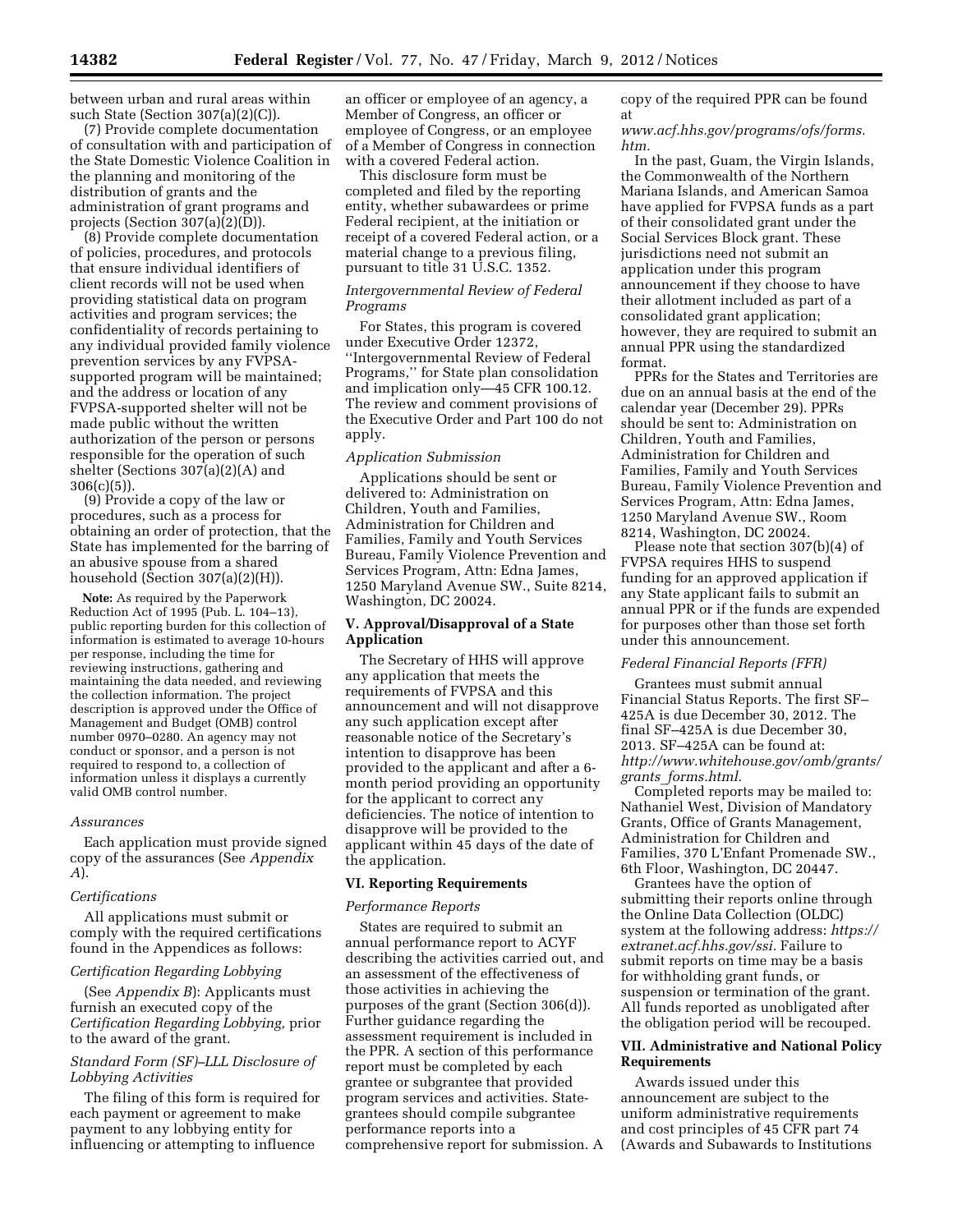of Higher Education, Hospitals, Other Nonprofit Organizations, and Commercial Organizations) or 45 CFR part 92 (Grants and Cooperative Agreements to State, Local, and Tribal Governments). The Code of Federal Regulations (CFR) is available at *[http://www.gpo.gov.](http://www.gpo.gov)* 

An application funded with the release of Federal funds through a grant award, does not constitute, or imply, compliance with Federal regulations. Funded organizations are responsible for ensuring that their activities comply with all applicable Federal regulations.

## *Equal Treatment for Faith-Based Organizations*

Grantees are also subject to the requirements of 45 CFR 87.1(c), Equal Treatment for Faith-Based Organizations, which says, ''Organizations that receive direct financial assistance from the [Health and Human Services] Department under any Department program may not engage in inherently religious activities such as religious instruction, worship, or proselytization as part of the programs or services funded with direct financial assistance from the Department.'' Therefore, organizations must take steps to completely separate the presentation of any program with religious content from the presentation of the Federally funded program by time or location *in such a way that it is clear that the two programs are separate and distinct.* If separating the two programs by time but presenting them in the same location, one program must *completely*  end before the other program begins.

A faith-based organization receiving HHS funds retains its independence from Federal, State, and local governments, and may continue to carry out its mission, including the definition, practice, and expression of its religious beliefs. For example, a faith-based organization may use space in its facilities to provide secular programs or services funded with Federal funds without removing religious art, icons, scriptures, or other religious symbols. In addition, a faith-based organization that receives Federal funds retains its authority over its internal governance, and it may retain religious terms in its organization's name, select its board members on a religious basis, and include religious references in its organization's mission statements and other governing documents in accordance with all program requirements, statutes, and other applicable requirements governing the conduct of HHS funded activities.

Regulations pertaining to the Equal Treatment for Faith-Based

Organizations, which includes the prohibition against Federal funding of inherently religious activities, ''Understanding the Regulations Related to the Faith-Based and Neighborhood Partnerships Initiative'' are available at *[http://www.hhs.gov/partnerships/about/](http://www.hhs.gov/partnerships/about/regulations/) [regulations/.](http://www.hhs.gov/partnerships/about/regulations/)* Additional information, resources, and are tools for faith-based organizations are available through The Center for Faith-based and Neighborhood Partnerships Web site at *[http://www.hhs.gov/partnerships/index.](http://www.hhs.gov/partnerships/index.html) [html](http://www.hhs.gov/partnerships/index.html)* and at the *Administration for Children & Families: Toolkit for Faithbased and Community Organizations.* 

# *Requirements for Drug-Free Workplace*

The Drug-Free Workplace Act of 1988 (41 U.S.C. 701 *et seq.*) requires that all organizations receiving grants from any Federal agency agree to maintain a drugfree workplace. By signing the application, the Authorizing Official agrees that the grantee will provide a drug-free workplace and will comply with the requirement to notify ACF if an employee is convicted of violating a criminal drug statute. Failure to comply with these requirements may be cause for debarment. Government-wide requirements for Drug-Free Workplace for Financial Assistance are found in 2 CFR part 182; HHS implementing regulations are set forth in 2 CFR 382.400. All recipients of ACF grant funds must comply with the requirements in Subpart B— Requirements for Recipients Other Than Individuals, 2 CFR 382.225. The rule is available at *[http://ecfr.gpoaccess.gov/](http://ecfr.gpoaccess.gov/cgi/t/text/text-idx?c=ecfr;sid=18b5801410be6af416dc258873ffb7ec;rgn=div2;view=text;node=20091112%3A1.1;idno=49;cc=ecfr) [cgi/t/text/text-idx?c=ecfr;sid=](http://ecfr.gpoaccess.gov/cgi/t/text/text-idx?c=ecfr;sid=18b5801410be6af416dc258873ffb7ec;rgn=div2;view=text;node=20091112%3A1.1;idno=49;cc=ecfr) [18b5801410be6af416dc258873](http://ecfr.gpoaccess.gov/cgi/t/text/text-idx?c=ecfr;sid=18b5801410be6af416dc258873ffb7ec;rgn=div2;view=text;node=20091112%3A1.1;idno=49;cc=ecfr) [ffb7ec;rgn=div2;view=text;node=](http://ecfr.gpoaccess.gov/cgi/t/text/text-idx?c=ecfr;sid=18b5801410be6af416dc258873ffb7ec;rgn=div2;view=text;node=20091112%3A1.1;idno=49;cc=ecfr) [20091112%3A1.1;idno=49;cc=ecfr.](http://ecfr.gpoaccess.gov/cgi/t/text/text-idx?c=ecfr;sid=18b5801410be6af416dc258873ffb7ec;rgn=div2;view=text;node=20091112%3A1.1;idno=49;cc=ecfr)* 

## *Debarment and Suspension*

HHS regulations published in 2 CFR part 376 implement the governmentwide debarment and suspension system guidance (2 CFR part 180) for HHS' nonprocurement programs and activities. ''Non-procurement transactions'' include, among other things, grants, cooperative agreements, scholarships, fellowships, and loans. ACF implements the HHS Debarment and Suspension regulations as a term and condition of award. Grantees may decide the method and frequency by which this determination is made and may check the Excluded Parties List System (EPLS) located at *[https://www.epls.gov/,](https://www.epls.gov/)*  although checking the EPLS is not required. More information is available at *[http://www.acf.hhs.gov/grants/](http://www.acf.hhs.gov/grants/grants_resources.html) grants*\_*[resources.html.](http://www.acf.hhs.gov/grants/grants_resources.html)* 

#### *Pro-Children Act*

The Pro-Children Act of 2001, 42 U.S.C. 7181 through 7184, imposes restrictions on smoking in facilities where federally funded children's services are provided. HHS grants are subject to these requirements only if they meet the Act's specified coverage. The Act specifies that smoking is prohibited in any indoor facility (owned, leased, or contracted for) used for the routine or regular provision of kindergarten, elementary, or secondary education or library services to children under the age of 18. In addition, smoking is prohibited in any indoor facility or portion of a facility (owned, leased, or contracted for) used for the routine or regular provision of federally funded health care, day care, or early childhood development, including Head Start services to children under the age of 18. The statutory prohibition also applies if such facilities are constructed, operated, or maintained with Federal funds. The statute does not apply to children's services provided in private residences, facilities funded solely by Medicare or Medicaid funds, portions of facilities used for inpatient drug or alcohol treatment, or facilities where WIC coupons are redeemed. Failure to comply with the provisions of the law may result in the imposition of a civil monetary penalty of up to \$1,000 per violation and/or the imposition of an administrative compliance order on the responsible entity.

#### **VIII. Funding Restrictions**

Costs of organized fund raising, including financial campaigns, endowment drives, solicitation of gifts and bequests, and similar expenses incurred solely to raise capital or obtain contributions, are considered unallowable costs under grants awarded under this announcement.

Construction is not an allowable activity or expenditure under this grant award.

Purchase of real property is not an allowable activity or expenditure under this grant award.

## **IX. Other Information**

Bryan Samuels, Commissioner, Administration on Children, Youth and Families.

Appendices: Required Assurances and Certifications:

A. Assurances of Compliance with Grant Requirements

B. Certification Regarding Lobbying

**DATES:** The application due date is March 26, 2012.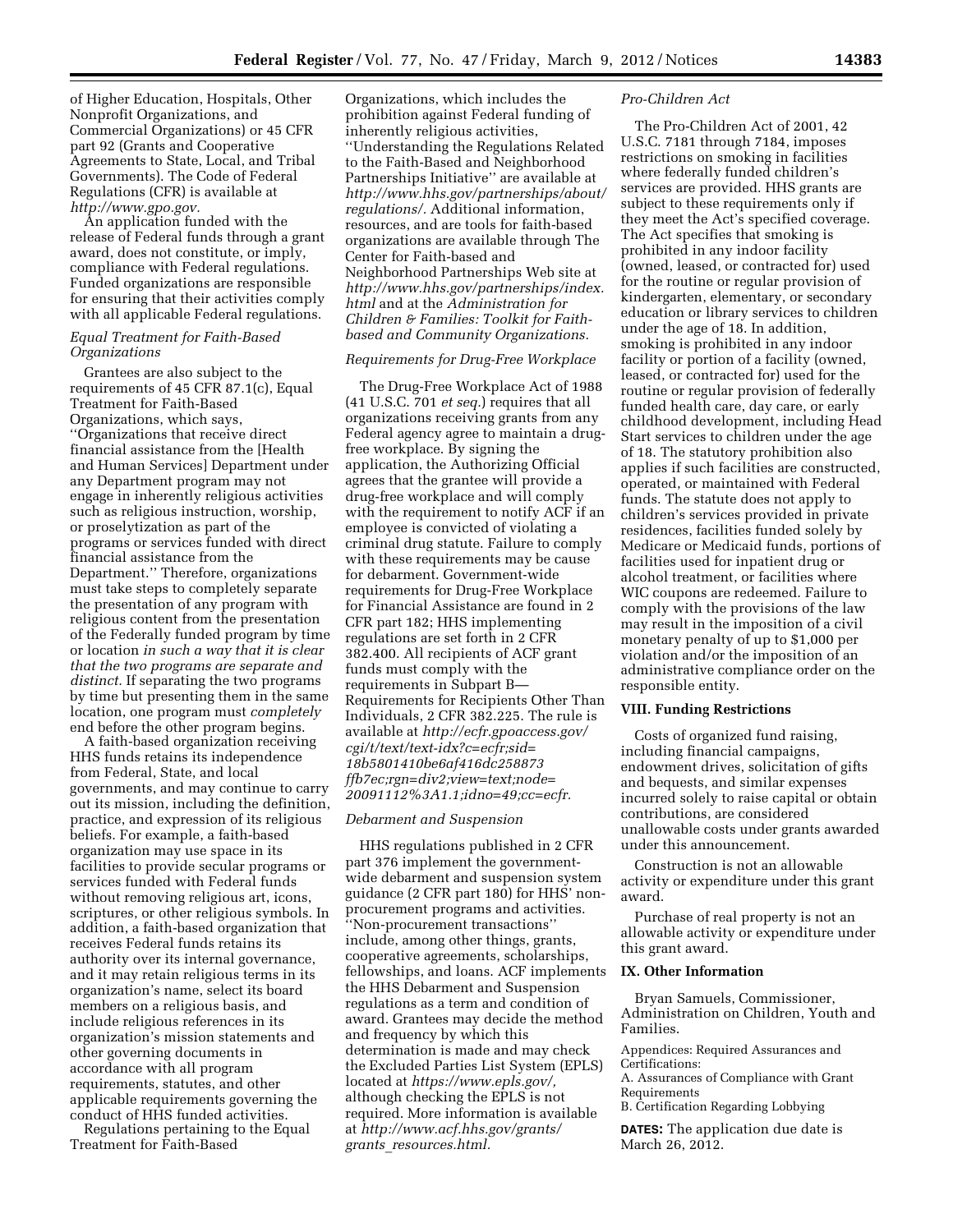## **FOR FURTHER INFORMATION CONTACT:**

Edna James at (202) 205–7750 or email at: *[Edna.James@acf.hhs.gov.](mailto:Edna.James@acf.hhs.gov)* 

#### **Bryan Samuels,**

*Commissioner, Administration on Children, Youth and Families.* 

#### **Appendix A**

#### *Assurance of Compliance With Grant Requirements*

The undersigned grantee certifies that: (1) Grant funds under the Family Violence Prevention Services Act (FVPSA) will be distributed to local public agencies, or nonprofit private organizations (including faith-based and charitable organizations, community-based organizations, and voluntary associations), that assist victims of family violence, domestic violence, or dating violence (as defined in Section 302(2), (3) and (4), and their dependents, and have a documented history of effective work concerning family violence, domestic violence, or dating violence (Section 308(c)).

(2) Grant funds will be used for programs and projects within the State that are designed to prevent incidents of family violence, domestic violence, and dating violence by providing immediate shelter and supportive services and access to community-based programs for adult and youth victims as well as specialized services for children exposed to domestic violence, underserved populations and those who are members of racial and ethnic minority populations (as defined in Section 306(a)(1– 3)).

(3) In distributing the funds, the State will give special emphasis to the support of community-based projects of demonstrated effectiveness carried out by non-profit, private organizations, particularly for those projects where the primary purpose is to operate shelters for victims of family violence, domestic violence, and dating violence, and their dependents or those which provide counseling, advocacy, and self-help services to victims of family violence, domestic violence, and dating violence, and their dependents (Section 307(a)(2)(B)(iii)).

(4) Not less than 70 percent of the funds distributed shall be for the primary purpose of providing immediate shelter and supportive services to adult and youth victims of family violence, domestic violence or dating violence, and their dependents, as described in Section  $308(b)(1)(\tilde{A})$ .

(5) Not less than 25 percent of the funds distributed shall be for the purpose of providing supportive services and prevention services as described in Section 308(b)(1)(B) through (H), to victims of family violence, domestic violence, or dating violence, and their dependents (Section 308(b)(2)).

(6) Not more than five percent of the funds will be used for State administrative costs (Section 307(a)(2)(b)(i)).

(7) The State grantee is in compliance with the statutory requirements of Section 307(a)(2)(C), regarding the equitable distribution of grants and grant funds within the State and between urban and rural areas within the State.

(8) The State will consult with and provide for the participation of the State Domestic Violence Coalition in the planning and monitoring of the distribution of grant funds and the administration of the grant programs and projects (Section 307(a)(2)(D)).

(9) Grant funds made available under this program by the State will not be used as direct payment to any victim of family violence, domestic violence, or dating violence, or to any dependent of such victim  $(Section 308(d)(1))$ .

(10) No income eligibility standard will be imposed on individuals with respect to eligibility for assistance or services supported with funds appropriated to carry out the FVPSA. (Section 306(c)(3)).

(11) No fees will be levied for assistance or services provided with funds appropriated to carry out the FVPSA (Section  $306(c)(3)$ ).

(12) The address or location of any shelter or facility assisted under the FVPSA that otherwise maintains a confidential location will, except with written authorization of the person or persons responsible for the operation of such shelter, not be made public  $(Section 306(c)(5)(H)).$ 

(13) The applicant has established policies, procedures and protocols to ensure compliance with the provisions of Section 306(c)(5) regarding non-disclosure of confidential or private information (Section 307(a)(2)(A)).

(14) Pursuant to Section 306(c)(5), additional legal requirements have been added. As the applicant will comply with requirements to ensure the non-disclosure of confidential or private information which include but are not limited to: (1) grantees will not disclose any personally identifying information collected in connection with services requested (including services utilized or denied), through grantee's funded activities or reveal personally identifying information without informed, written, reasonably time-limited consent by the person about whom information is sought, whether for the FVPSA funded activities or any other Federal or State program (additional consent requirements have been omitted but see Section 306(c)(5)(B)(ii)(I) for additional requirements); (2) grantees will not release information compelled by statutory or court order unless adhering to the requirements of Section  $306(c)(5)(C)$ ; (3) grantees may share non-personally identifying information in the aggregate for the purposes enunciated in Section  $306(c)(5)(D)(i)$  as well as for other purposes found in Section  $306(c)(5)(D)(ii)$  and (iii).

(15) Grants funded by the State in whole or in part with funds made available under the FVPSA will prohibit discrimination on the basis of age, disability, sex, race, color, national origin, or religion as described in Section 306(c)(2).

(16) Funds made available under the FVPSA will be used to supplement and not supplant other Federal, State and local public funds expended to provide services and activities that promote the objectives of the FVPSA (Section 306(c)(6)).

(17) Receipt of supportive services under the FVPSA will be voluntary. No condition will be applied for the receipt of emergency shelter as described in Section 308(d)(2)).

(18) The State grantee has a law or procedure to bar an abuser from a shared household or a household of the abused person, which may include eviction laws or procedures (Section 307(a)(2)(H)).

# Signature **Signature**

 $l$ ll $l$ ll $l$ Title

# **Organization**

#### **Appendix B**

#### *Certification Regarding Lobbying*

Title 31, United States Code, Section 1352, entitled ''Limitation on use of appropriated funds to influence certain Federal contracting and financial transactions,'' generally prohibits recipients of Federal grants and cooperative agreements from using Federal (appropriated) funds for lobbying the Executive or Legislative Branches of the Federal Government in connection with a SPECIFIC grant or cooperative agreement. Section 1352 also requires that each person who requests or receives a Federal grant or cooperative agreement must disclose lobbying undertaken with non-Federal (nonappropriated) funds. These requirements apply to grants and cooperative agreements EXCEEDING \$100,000 in total costs (45 CFR part 93).

The undersigned (authorized official signing for the applicant organization) certifies to the best of his or her knowledge and belief, that:

(a) No Federal appropriated funds have been paid or will be paid, by or on behalf of the undersigned, to any person for influencing or attempting to influence an officer or employee of any agency, a Member of Congress, an officer or employee of any agency, a Member of Congress, an officer or employee of Congress, or an employee of a Member of Congress in connection with the awarding of any Federal contract, the making of any Federal grant, the making of any Federal loan, the entering into of any cooperative agreement, and the extension, continuation, renewal, amendment, or modification of any Federal contract, grant, loan, or cooperative agreement.

(b) If any funds other than Federally appropriated funds have been paid or will be paid to any person for influencing or attempting to influence an officer or employee of any agency, a Member of Congress, an officer or employee of Congress, or an employee of a Member of Congress in connection with this Federal contract, grant, loan, or cooperative agreement, the undersigned shall complete and submit Standard Form-LLL, ''Disclosure of Lobbying Activities,'' in accordance with its instructions.

(c) The undersigned shall require that the language of this certification be included in the award documents for all sub-awards at all tiers (including subcontracts, sub-grants, and contracts under grants, loans and cooperative agreements) and that all sub-recipients shall certify and disclose accordingly.

This certification is a material representation of fact upon which reliance